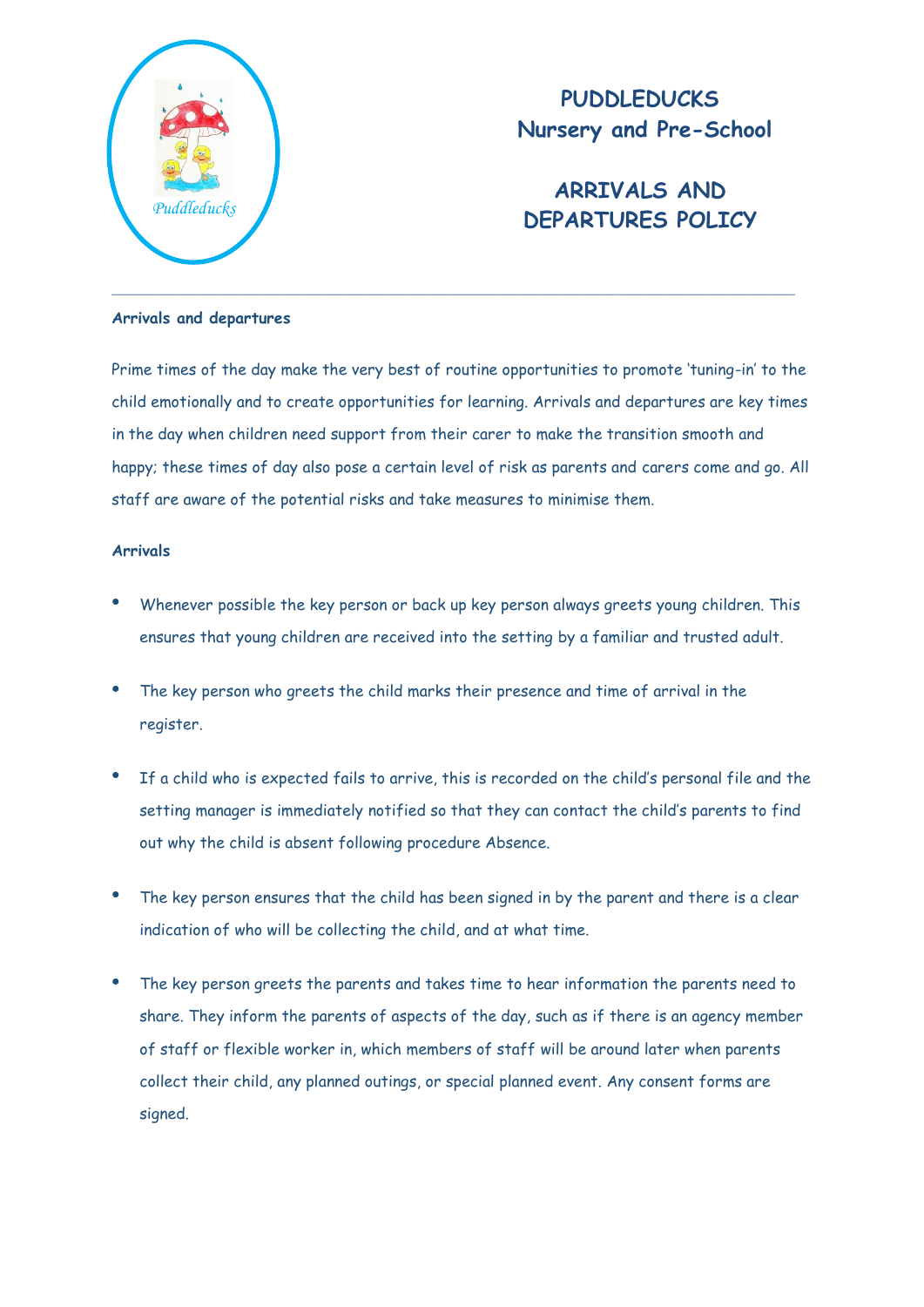- The key person receives the child physically and tunes in to how he or she is feeling and prepares to meet his/her needs.
- Parents should spend a few minutes with their child and key person before leaving. Many parents will be in a hurry, but this can have an unsettling effect.
- Always ensure that the parents say goodbye to their child and say when they are coming back, such as 'after tea', rather than just 'later'.
- If the member of staff receiving the child is not the key person, the member of staff will hand over the information shared by the parents to the key person when they arrive.

## **Injuries noted on arrival**

 If a child is noted to have visible injuries when they arrive at the setting procedure Responding to safeguarding or child protection concerns is followed.

### **Changing shifts and handing over information**

- When the key person leaves or goes on a break, they handover the care of the child to a 'back-up' key person.
- If someone other than the key person receives the child, he/she will share any information from the parent and write a note for the key person. Confidential information should be shared with the setting manager to pass on.
- The key person shares information with the back-up key person, in this way they ensure that all information is passed on to the parent in the key person's absence.

#### **Departures**

- Children are prepared for home, with clean faces, hands and clothes if required.
- The key person always aims to greet parents when they arrive, ensuring that the person who has arrived to collect the child is named on the signing in/out form. They hand over the child personally and enter the time of departure in the register.